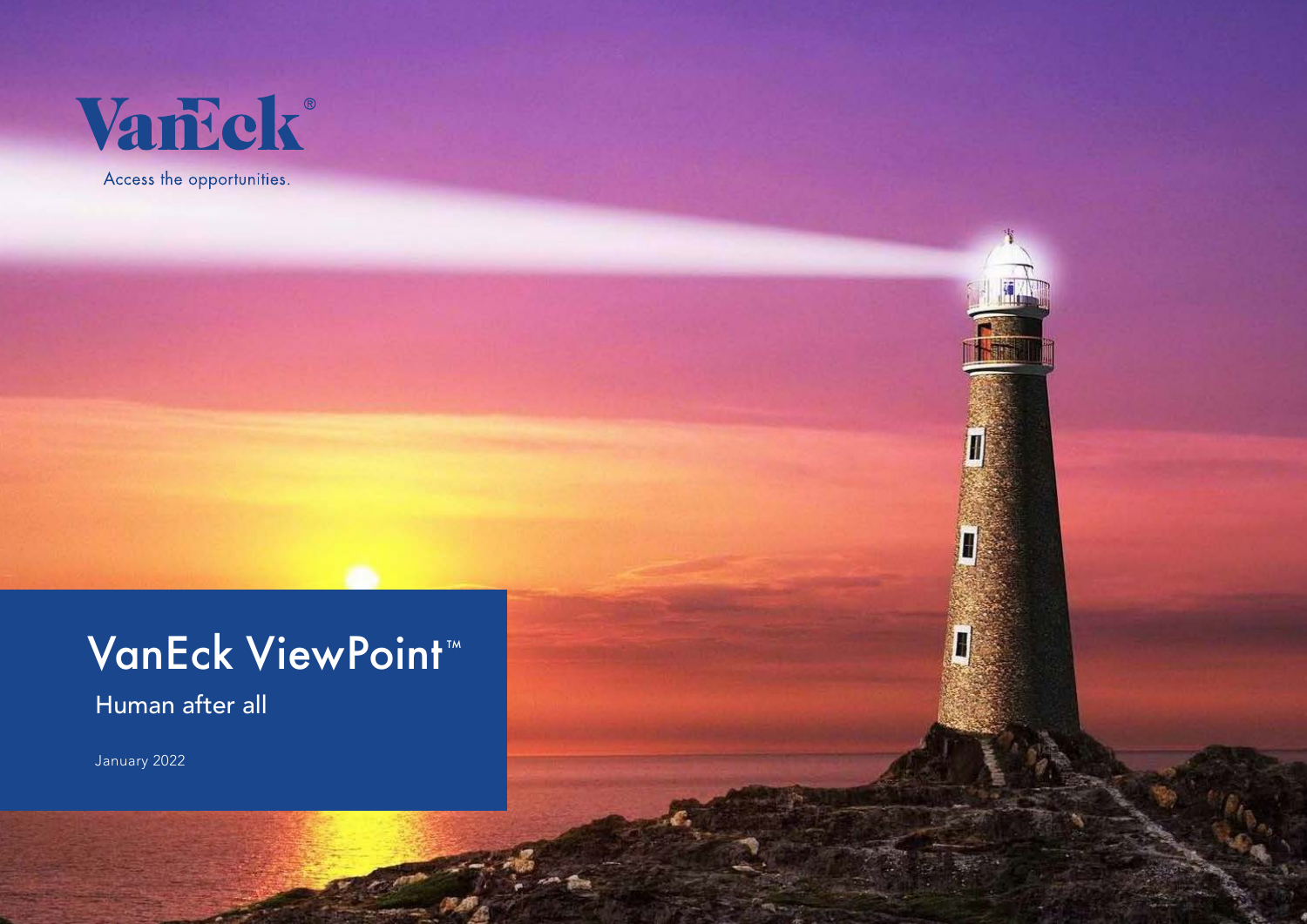Being human means many things. It means we make mistakes, it means we behave in ways psychologists often struggle to explain. In the world of investing we feel the impact of losses more than we feel the same level of gain. Loss aversion was first identified by Kahneman and Tversky. Each of us is unique, and each of us has a different frame of reference. This makes our risk tolerances diverse and we all have different goals. The last quarter of 2021 has been a lesson that has demonstrated that market participants, like the 2005 Daft Punk album, are human after all.

From the Chair of the US Federal Reserve down, we were all presented with circumstances beyond our control in 2021. While that is true of markets all the time, it did seem in 2021 we watched data releases and judged those making decisions with extra vigilance. Decisions that may have seemed right at the time, in the heat of the moment, on reflection may have been mistakes.

One thing you can say though is that participants in equity markets have been optimistic. Equities, for the most part finished 2021 higher than they were at the end on 2020. Bonds on the other hand, have been under pressure and that is not likely to dissipate in 2022.

Over the final quarter of 2021, the bond market (finally) started to recognise the persistency of inflation. The transitorians all but waving a white flag. The bond market, particularly at the shorter end of the curve, seems to reflect the reality of the inflationary environment we find ourselves in. Global supply constraints don't appear to be dissipating in the near term and Omicron could prolong it. The long-end of the US yield curve has not yet reacted in a way that would be expected of an inflationary environment. Until the pandemic dissolves long-term growth will always be a concern.

Reflecting the long-term low-rates, equity markets continue their march forward. Over the quarter, US equities continued to set the pace. Not to be out done European equity markets also staged a rally over the quarter. Japan was the worst performing equity markets, while emerging market bonds also fell as rates in many emerging markets increased.

At a sector level, globally, it was IT that continued to flourish, again reflecting the long-term rates. REITs, locally continue to do well as the nation emerges from lockdowns. Materials and utilities also did well locally.

We say this often, but into the New Year all eyes will continue to be on the Fed. It has abandoned its transitory narrative but the question remains can the economy cope with higher rates? The US economy is strong, though we do have concerns about high yield debt. Investors should look out for over-leveraged balance sheets that are generally recipients of artificial liquidity. Financial conditions are tightening. Locally however, Australia is precariously placed. Prior to the initial COVID-19 lockdowns, our central bank was easing in an effort to stimulate a waning economy. Politically we seem to be in disagreement with our biggest trading partner so we may not be able to rely on

China to buy our resources to get the economy moving again. It will be up to the RBA, the government, with fiscal policy, and the Australian consumer to get the Australian economy moving…all humans, therefore imperfect. But we remain optimistic.

#### Chart 1: Mainstream asset class returns for the quarter



Source: Bloomberg, 1 October 2021 to 29 December 2021, returns in Australian dollars. US Equities is S&P 500 Index, International Equities is MSCI World ex Australia Index, European Equities is MSCI Europe Index, UK Equities is FTSE 100 Index, Australian Equities is S&P/ASX 200 Accumulation Index, Australian Small Caps is S&P/ ASX Small Ordinaries Index, Gold is Gold Spot US\$/oz, USA Small Caps is Russell 2000 Index, China Equities is CSI 300 Index, Global Fixed Income is Bloomberg Global Aggregate Bond Hedged AUD Index, Australian Bank Bills is Bloomberg AusBond Bank Bill Index, Australian Fixed Income is Bloomberg AusBond Composite 0+ yrs Index, EM Fixed Income is 50% J.P. Morgan Emerging Market Bond Index Global Diversified Hedged AUD and 50% J.P. Morgan Government Bond-Emerging Market Index Global Diversified, EM Equities is MSCI Emerging Markets Index, Japanese Equities is Nikkei 225 Index.



Source: Bloomberg, 1 October 2021 to 29 December 2021, returns in Australian dollars. Utilities is MSCI World Utilities Index / S&P/ASX 200 Utilities Index, Industrials is MSCI World Industrials Index / S&P/ASX 200 Industrials Index, Materials is MSCI World Materials Index / S&P/ASX 200 Materials Index, Consumer Staples is MSCI World Consumer Staples Index / S&P/ASX 200 Consumer Staples Index, Consumer Discretionary is MSCI World Consumer Discretionary Index / S&P/ASX 200 Consumer Discretionary Index, Financials is MSCI World Financials Index / S&P/ASX 200 Financials Index, Energy is MSCI World Energy Index / S&P/ASX 200 Energy Index, Healthcare is MSCI World Heath care Index / S&P/ASX200 Heath care Index, Telecommunications is MSCI World Telecommunications Index / S&P/ASX 200 Telecommunications Index, Information Technology is MSCI World Information Technology Index / S&P/ASX 200 Information Technology Index, Real Estate is MSCI World REIT Index / S&P/ASX 200 AREIT Index.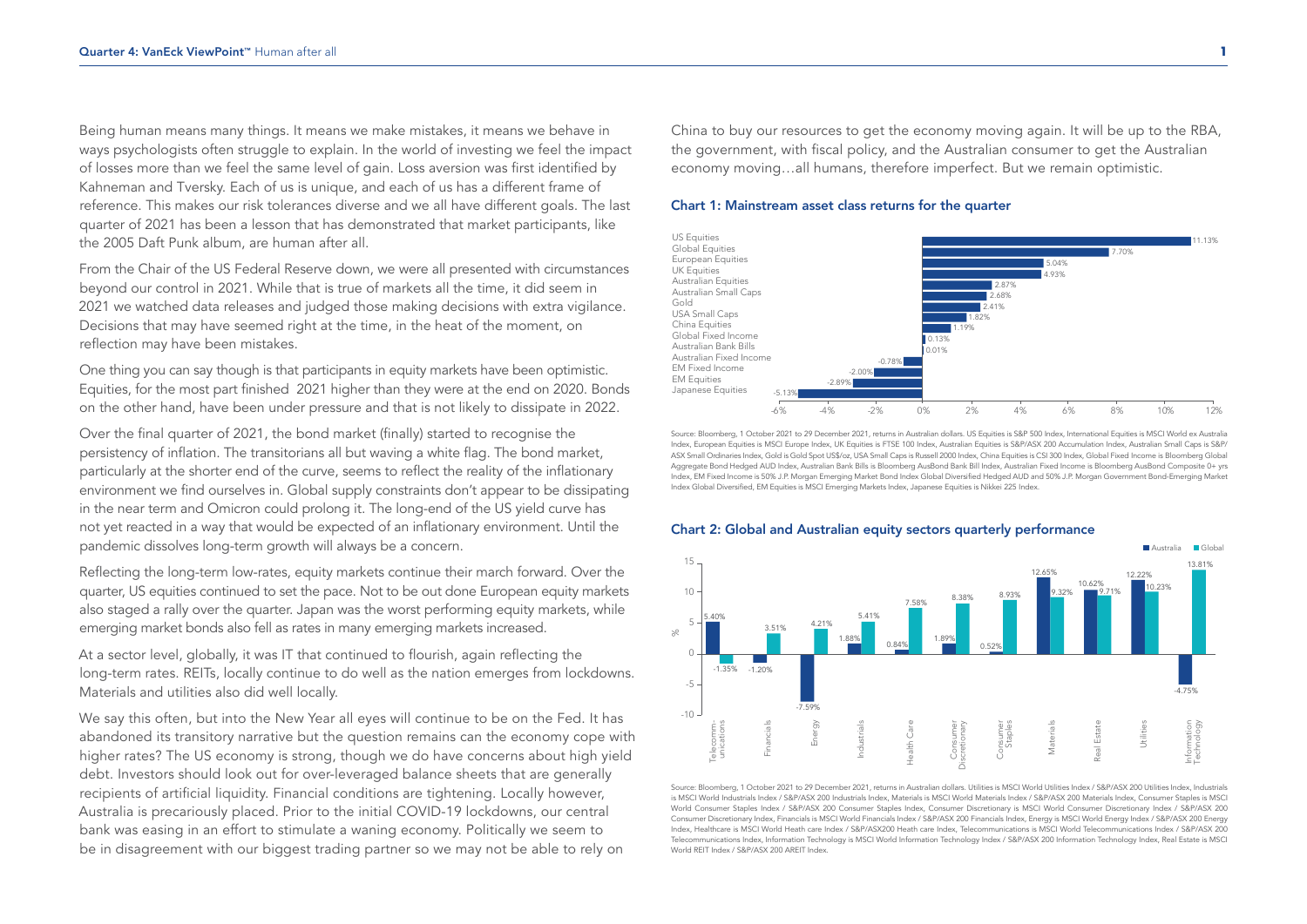### From transitory to intransigent?

In the final weeks of 2021, the current chair of the Federal Reserve, Jerome Powell finally laid to rest the year's, and perhaps the decade's, biggest furphy: the idea that the surge in inflation the US has been experiencing is transitory. On US television, Mohamed El-Erian said "the characterisation of inflation as transitory is probably the worst inflation call in the history of the Federal Reserve and it results in a high probability of a policy mistake."

With little room for error, Mr Powell will now have to navigate the US economy beyond transitory inflation, after being re-confirmed as the Federal Reserve's Chair for another four years.

Since the death of transitory, it has been slowly dawning on markets that the days of free money are ending. The end of the US Federal Reserve's (The Fed's) bond purchases is in sight and the US curve is pricing interest rate hikes by the middle of this year.

For the past few ViewPoints we have, some would say, been kicking and screaming about the persistence of inflation and the market's apparent ignorance. We had labelled this 'inflacency', and while the problem seems to be gone in the short-term, it appears the dreaming in markets has not evaporated, it has just been pushed further into the future.

What this means is that even as markets are pricing more rate hikes sooner, long-dated bond yields are going nowhere. That means markets are predicting earlier tightening will quickly come to an end, or even lead to rate cuts sooner rather than later.

To be fair, the further the Fed lets the party get out of control, the harder it will be to engineer the much-famed soft landing. So at least some of the market may be pricing a recession. Rates, though, would have to go higher than currently envisaged to trigger that.

#### Chart 3: The difference between short and long-term expectations Underlying inflation measures



Source: Federal Reserve Bank of New York, Federal Reserve Bank of Cleveland

#### Chart 4: The FED late – but now ahead of markets

#### Wages growth versus Fed fund target and market expectations



Source: US Bureau of Labor Statistics, Federal Reserve, National Bureau of Economic Research.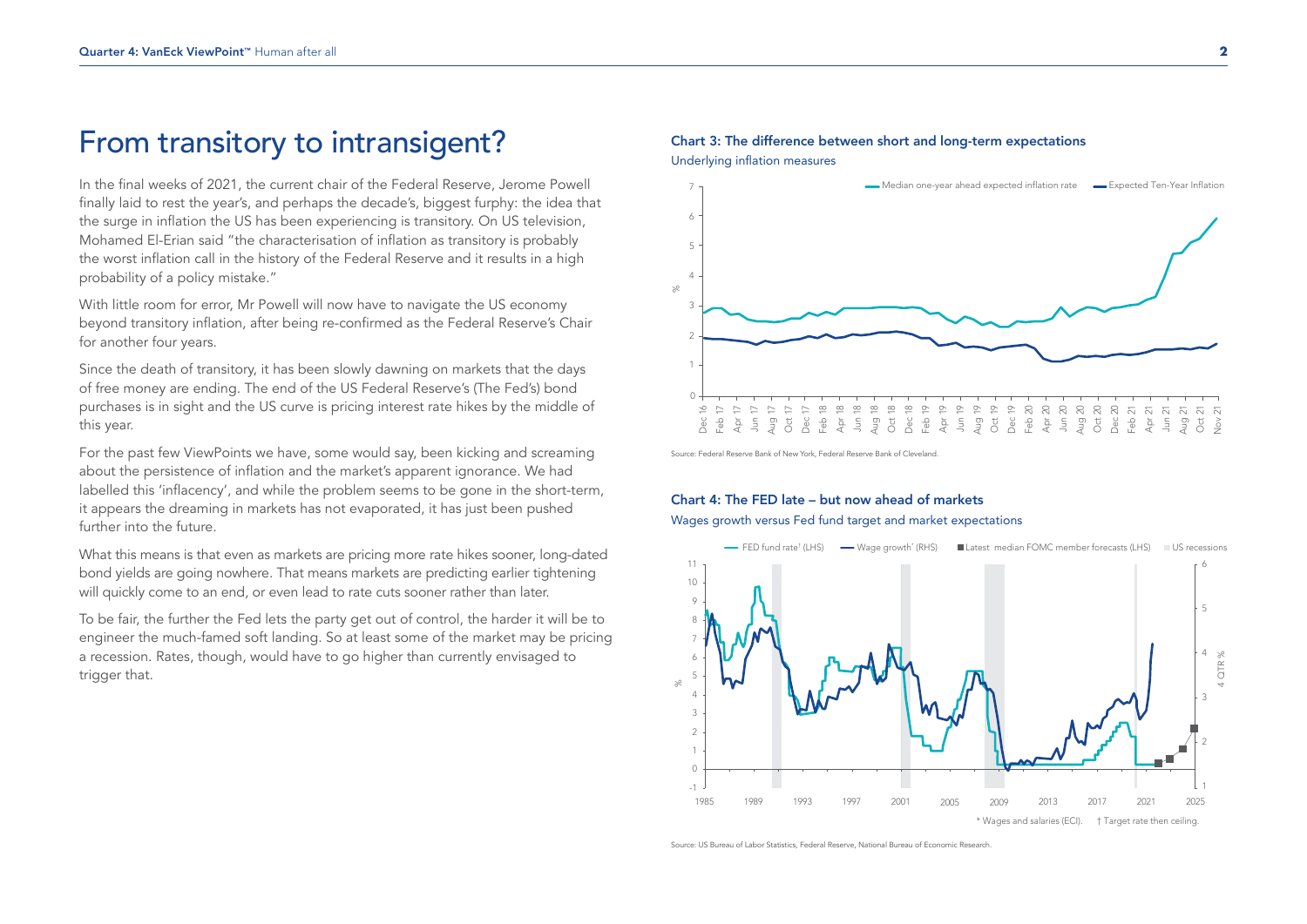### Long term reluctance

Meanwhile, medium term inflation expectations are rising, not falling. What actually impacts the economy is real rates: that is, nominal interest rates adjusted for expected inflation. The higher future inflation is expected to be, the easier paying back borrowed money will be in the future.

So even as inflation is expected to stay higher for longer, long term interest rates are static, meaning that real interest rates are falling, that is, monetary policy is actually easing. Any action from the Fed is expected to be modest and temporary.

This may not be enough. The Fed has found itself in a quagmire much of its own making and the market, for the most part, has been complicit.

The market is made up of humans (as is the board of the US Federal Reserve), so is subject to behavioural biases. One such bias that influences markets is 'recency bias'. In markets, this plays out as the market sets prices based on where prices have recently been. This year markets did not abandon "inflation is transitory" until the overwhelming, persistent evidence, that inflationary forces were persistent and had shown itself persistently over almost for a year.

The trouble is it has not convinced the market that rates will need to go higher for longer. While it took a year to for the market to react to what is happening right now, it is impossible to predict how long it will take to convince them the future is different to what it is planning.

The reason for the bias is understandable. Central bank intervention in the wake of the 2008 financial crisis was, at the time, unprecedented. Inflation throughout the next decade remained non-existent. The wave of liquidity that flooded markets in 2020 in the wake of the COVID-19 crisis set new records. However, biases, and other factors, lead the market to be hesitant changing future predictions.

#### Chart 5: Bonds are intransigent

US 10 year treasuries real and nominal breakeven inflation



Source: Federal Reserve Bank of St. Louis.

#### Chart 6: Households have war chest of unspent savings

#### US household income, spending and saving



<sup>\*</sup>Consumer spending plus personal interest payments

SAAR is seasonally adjusted annual rate. Source: US Bureau of Labor Statistics, National Bureau of Economic Research.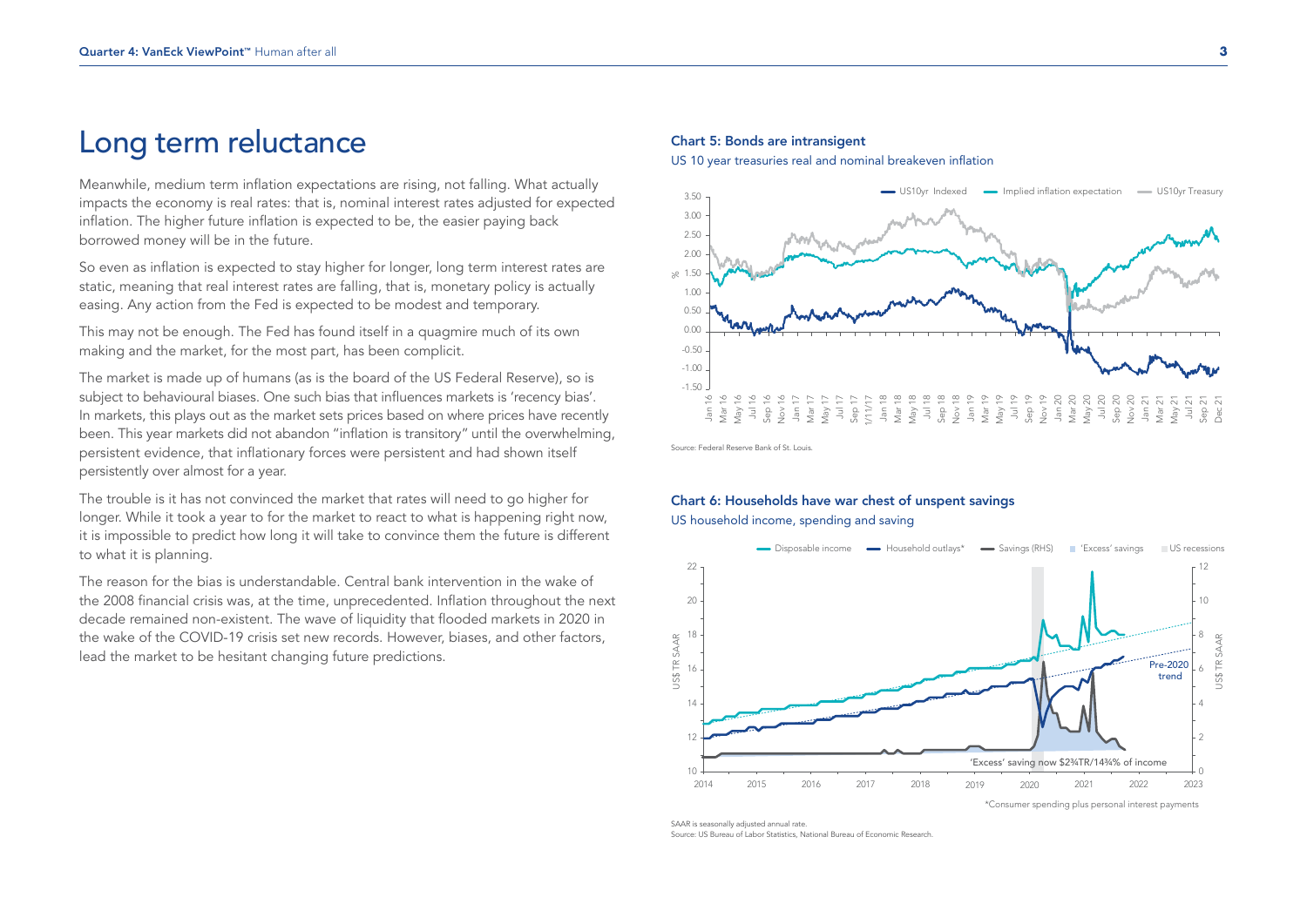### History not repeating this time

However, if we go back to the GFC, it is possible to witness what happened in its aftermath that could lead to the market to change its current long-term prediction.

In the years following the GFC, global growth remained sluggish, even with lower than usual interest rates. The generally accepted answer to what came to be known as "secular stagnation".

Secular stagnation occurred through several mechanisms. Soaring incomes in China, a high savings rate country, pushed up global savings. Meanwhile in developing countries, increasing income disparity did the same, remembering that the wealthy spend a lower percentage of their income. Sluggish consumption, in turn, undermined real capital expenditure, exacerbating already weak nominal capital expenditure. Technology, over this period had a deflationary impact.

Strong savings and weak spending pushed down the real interest rate required to balance savings and spending, often referred to as r-star (r\*).

This time the 'recovery' is different.

Unlike through the GFC and its aftermath, there has been a massive burst of government stimulus which directly affects both saving and spending, since the government is part of the economy.

You can see the effects of this, directly, in national savings and, indirectly, in the robustness of the recovery: as soon as the delta shutdowns and restrictions passed, growth came tearing back. With so much of stimulus still unspent, this will continue to sustain growth.

Furthermore, after a bout of desynchronisation this year, we believe that next year should see a move toward more uniform growth: Europe is pulling out of its worst COVID dislocation; on the other side of the world, China is taking the foot off the brake and moving it back to the accelerator. A rising tide should lift all boats.

#### Chart 7: Much of fiscal unwind has already happened US Fiscal Thrust: Change in the budget balance



Source: Congressional Budget Office, US Bureau of Economic Analysis, National Bureau of Economic Research.

#### Chart 8: Desynchronisation Fading

#### Composite (manufacturing and service) output PMI



Source: Markit, National Bureau of Economic Research.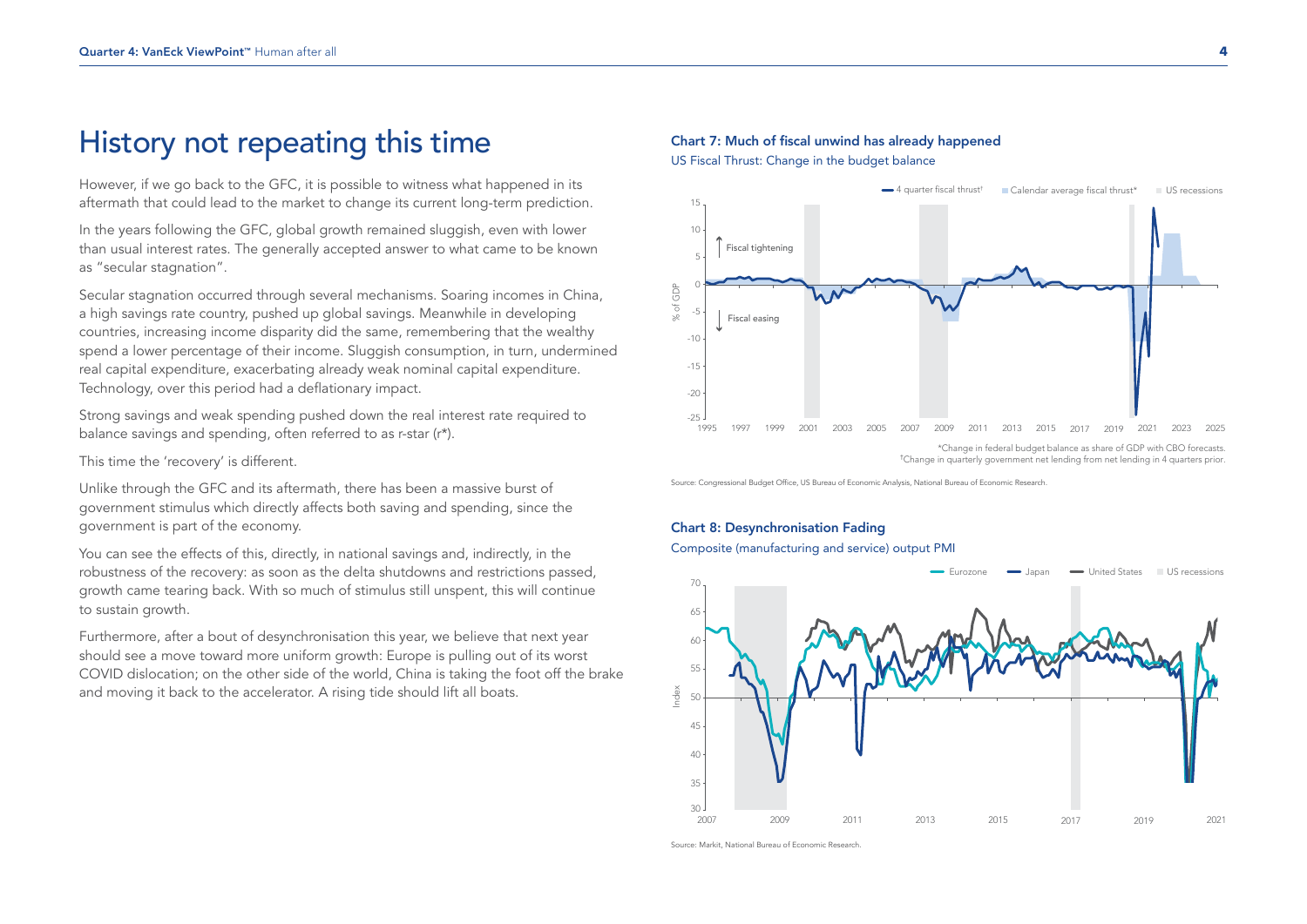### Long term trends are playing out

COVID disruption has altered supply chain dynamics. In the short term, this will see higher inventory investment from "just in time" to "just in case". In the medium term, companies will rebuild new supply chains and this is a source of a surge in business investment.

The passing of the high tide of international cooperation and the build-up of the supposed 'Cold War II' will further add to supply chain re-ordering, not to mention being a secular source of price reflation.

The re-ordering of global energy supply to renewables will be a source of trillions in capital investment around the world. Joe Biden's infrastructure bill, while adding to the overall level, will be relatively small in comparison to the dynamic shift that will take place over the next ten to twenty years all around the world.

The world invested an unprecedented \$500 billion in decarbonisation in 2020. Many more billions have already been allocated by the UK, US and many other economies around the world to increase clean energy capacity, energy storage and increase efficiencies in clean energy production. However, it is important for investors to note that despite the significant funding that has already flowed into this sector, we're only at the beginning of this global rotation away from fossil fuels. The gap between the latest commitments for emissions reductions and what is required for the world to avoid the most catastrophic version of climate change illustrates this future opportunity. A significant increase in climate funding and restrictions on carbon emissions will be required.

In addition, we are finally witnessing a surge in wages that is already well underway, after decades of declining wages relative to capital costs. This will lead to a substitution of capital for labour. Tobin's Q, the ratio of physical capital cost to the market price of existing capital) tells us new physical capital is cheap.

So the idea that secular stagnation will continue unabated, keeping r\* down, does not appear as true as it did during the 'recent' GFC. This time long term trends are supporting capital expenditure. It is difficult to guesstimate what is the appropriate r\*, the market is understandably having trouble, but the evidence points to – it is not here.

#### Chart 9: The emissions gap

Both in terms of policies and pledges, countries are falling far short of the cuts needed to limit global warming to 1.5°C or 2°C



Source: United Nations Environment Programme.



### Chart 10: Globalisation free kick is over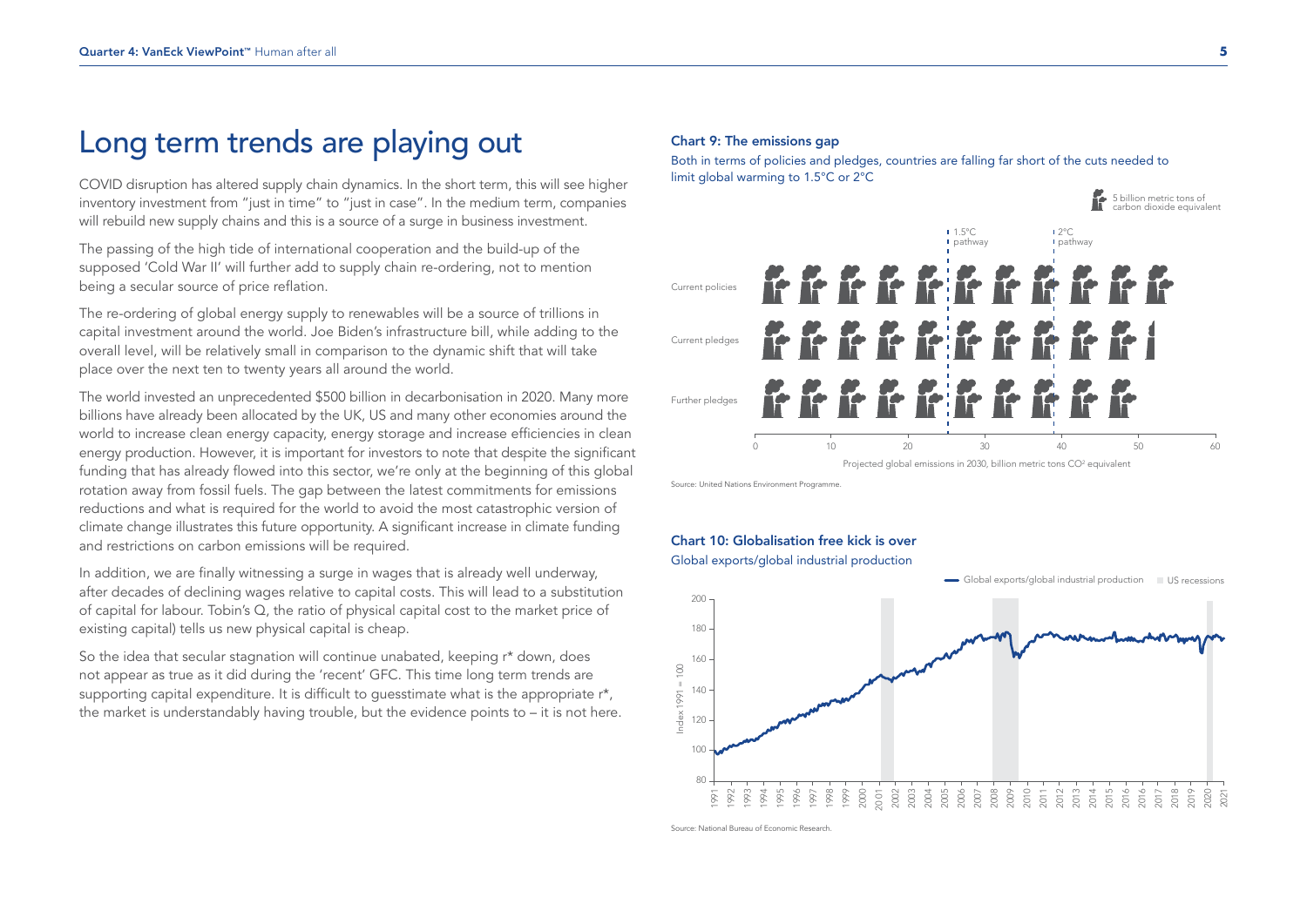### Bonds or equities?

US inflation-indexed 10 year bond yields are still around – 1%. What this means is that, after adjusting for inflation, people are willing to pay to lend money to the US Government. We do not think people are forecasting inflation to soar. 10 year nominal bond yields are wobbling around 1.5%. That implies inflation averaging 2.5%, perhaps surprisingly, not far from the Fed's inflation target.

If secular stagnation is receding, real yields should be moving closer to the US's trend growth rate: approximately labour force growth plus productivity growth, or around 2%. Even if we go with a conservative 1% – that's still 2% higher bond yields from here.

So if you think bond yields are nuts, can you just ignore them and stick to equities and other investments. Sadly, we believe the answer is no. Bond yields are the risk-free rate that other assets price off. Noting, of course, "risk-free" is a textbook term, if bond yields rise two percentage points it is not good for bondholders.

Looking at a table of equity valuation measures, something stark stands out, equities look expensive to very expensive against everything, except interest rates.

What this means is that potentially when interest rates re-align, being selective will be paramount.

Unfortunately, it's hard to say when the reckoning comes. It could be fast, given the market's almost-mystical belief in QE the Fed closing the spigots could be a trigger. Or it could be slowly, as the economy defies mouse-bite interest rate hikes.

Since it is a question of psychology it's safe to say there will be some irrationality. It is hard to predict so perhaps the better approach is to watch out for canaries in the coalmine.

One interesting canary is high yield credit spreads, or rather, low credit rating credit spreads, since nothing is high yield anymore.

Despite corporate profit margins remaining strong, these spreads have started to move, albeit modestly, wider. An acceleration higher could indicate gathering dislocation. As an aside, it would also crimp the issue-debt-buyback-shares machine, still a massive contributor to rising equity markets.

Indexed bond yields themselves should pick up. There is some evidence that indexed bonds get an outsize benefit from QE.

#### Chart 11: Equities look expensive, except against interest rates S&P 500 equity valuation metrics

#### Valuation



Source: Bloomberg, Federal Reserve of St Louis.

#### Chart 12: CCC spreads still tight, but always signal turn



Source: Federal Reserve of St Louis.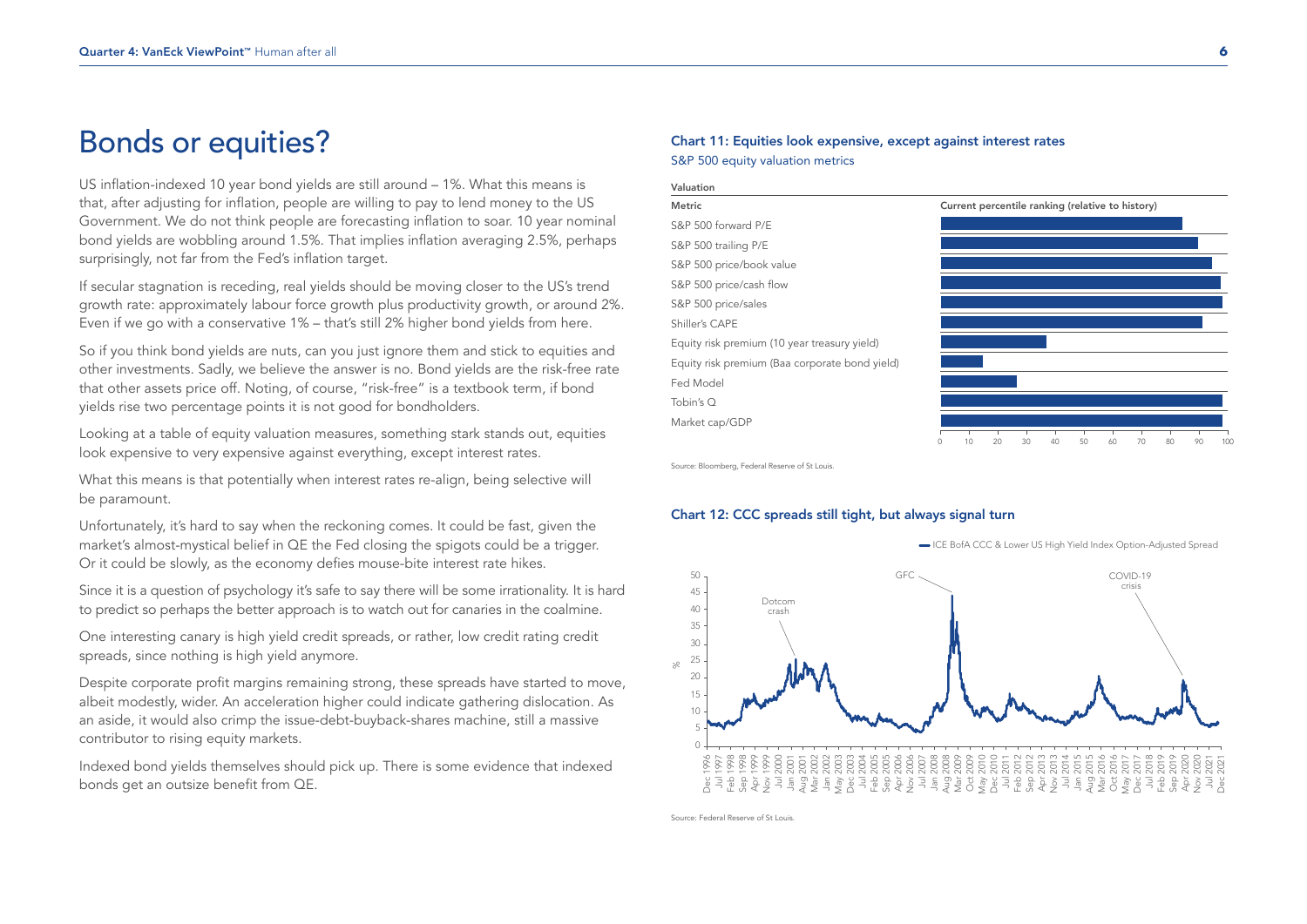### Foot off brake, on accelerator

Closer to home, our most significant trading partner did not have its finest quarter. In China, the property developers' saga reached its logical conclusion, with Evergrande defaulting on its external bonds and announcing debt restructuring, and Kaisa receiving a formal forbearance proposal from bondholders. J.P. Morgan's CEMBI HY+ China Total Return Index dropped by 23% between September 30 and November 9. Domestic activity was hit by energy rationing, supply chain disruptions, and COVID outbreaks. Both the official and Caixin manufacturing PMIs slipped into contraction zone, and the near-term growth outlook (Q4-2021) was cut several times – all the way down to 3.11%. This is when authorities took notice and began to act.

In terms of real estate. The first move, back in October, was to roll back some real estate regulations and mortgage restrictions. At the same time, the central bank called on property developers to honor their debt obligations and urged banks to maintain a "stable and orderly" flow of credit to the sector. The process gained further momentum in December, with the "reasonable release" of M&A loans (to ease the acquisition of assets from struggling developers) and measures to support mortgage demand for second-home buyers. Finally, on December 6, the Politburo called for the "healthy" development of the housing market, meeting "reasonable" demand for houses, and investing more in social housing. One can say that authorities keep "blinking" despite being rightfully concerned about leverage, bubbles, and macro/market imbalances. However, real estate accounts for about 20% of GDP, together with construction. A protracted "decompression" of the sector can not only derail growth, but could also lead to social discontent and financial instability.

In addition to ring-fencing flailing property developers, authorities made a concerted effort to prop up growth, and this effort gained momentum in December. The justconcluded Central Economic Work Conference put special emphasis on growth stabilisation via countercyclical policies, which should be "actively" introduced, including "more effective and targeted" fiscal stance. The central bank has yet to make changes in major policy rates (such as the loan prime rate), but the recent communications revealed concerns about "quasi-stagflation", while the latest monetary policy report no longer mentioned the need to control "the valve on money supply". Further, the People's Bank of China (PBoC) made a 50 basis points cut in the reserve requirements for banks, which is estimated to inject CNY1.2 trillion in the economy and which is specifically aimed at supporting small and medium-sized enterprises.



#### Chart 13: China's near-term growth outlook got bleaker Changes in China's growth forecast





Source: Bloomberg LP.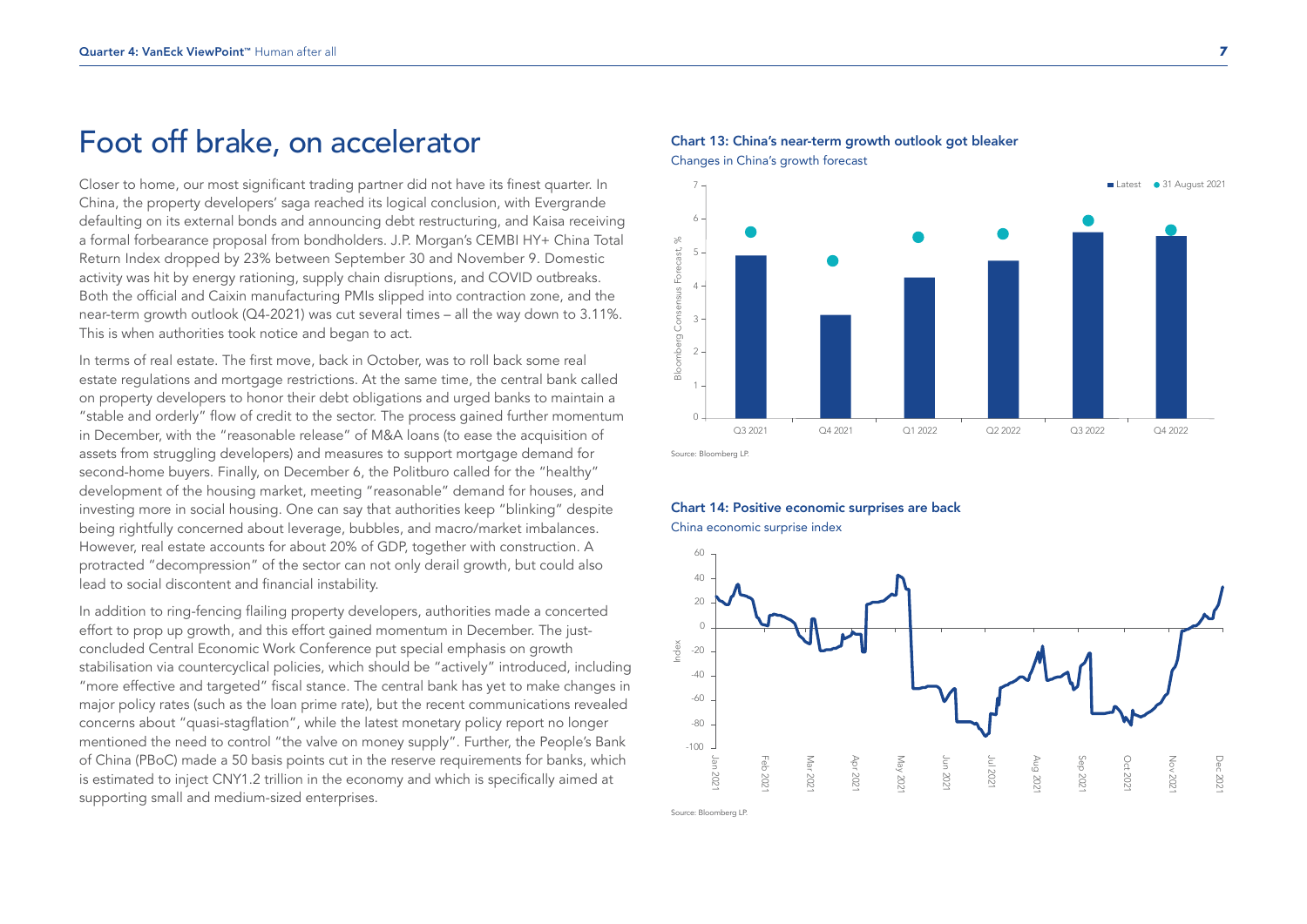### China on the accelerator

China's small private-owned companies were hit particularly hard by the lower demand/ higher costs "squeeze", the small companies PMI has stayed deep in contraction zone since April. SMEs account for about 60% of GDP and more than 80% of employment, so, we were not surprised to see more targeted measures in this area, such as assistance with cloud/digital services, lower power tariffs (via local governments), better funding support from banks, lower taxes and fees. Finally, just a few days ago, the central bank cut the re-lending rate for SMEs and agricultural loans by 25 basis points.

China's exports are robust but moderating. In the meantime, import growth rebounded to 31.7% year-on-year in November, reflecting a pickup in infrastructure investment, as well as improvements in other categories, such as machinery and electronics. The end-result is that net exports, which made major contribution to China's Q3 growth (around 22%), are no longer moving in the right direction, and the currency's nominal appreciation can reinforce this trend. This needs to be kept in mind evaluating the prospects of further policy easing/support in the coming months. The central bank's decision to raise the foreign currency reserve requirement by 2%, to 9%, shows that it takes its FX trading and growth seriously.

While China's real estate drama is not over, the policy turnaround is already having an impact with the market starting to differentiate between developers' names, with higherrated bonds staging a nice rally recently. In the real economy, we see credit rebounding in all major categories – government and corporate bonds, household lending (including long-term credit – a proxy for mortgages), and corporate lending (including long – and medium-term). The latest activity gauges (PMIs) appear to be bottoming out, and China's economic surprise index visibly improved, moving back into positive territory. These developments notwithstanding, the economy might require additional policy support going forward. Many analysts believe supply bottlenecks will extend into early 2022 despite measures to alleviate the shortages, while the harsh COVID controls, such as zero-tolerance policy will persist at least until the 2022 Olympic Games. So far, authorities have shown a lot of restraint, both on the fiscal and monetary sides. Recent reports suggest that the 2021 budget was under-utilised. In regards to monetary policy, China is the only economy where real policy rates are still positive, when adjusted by both trailing and expected inflation. All this leaves ample room for policy fine-tuning.

#### Chart 15: PMIs still in contraction

China official Purchasing Managers Indices (PMI)



Source: Bloomberg.

#### Chart 16: Policy makers have currency on their mind China, US foreign exchange

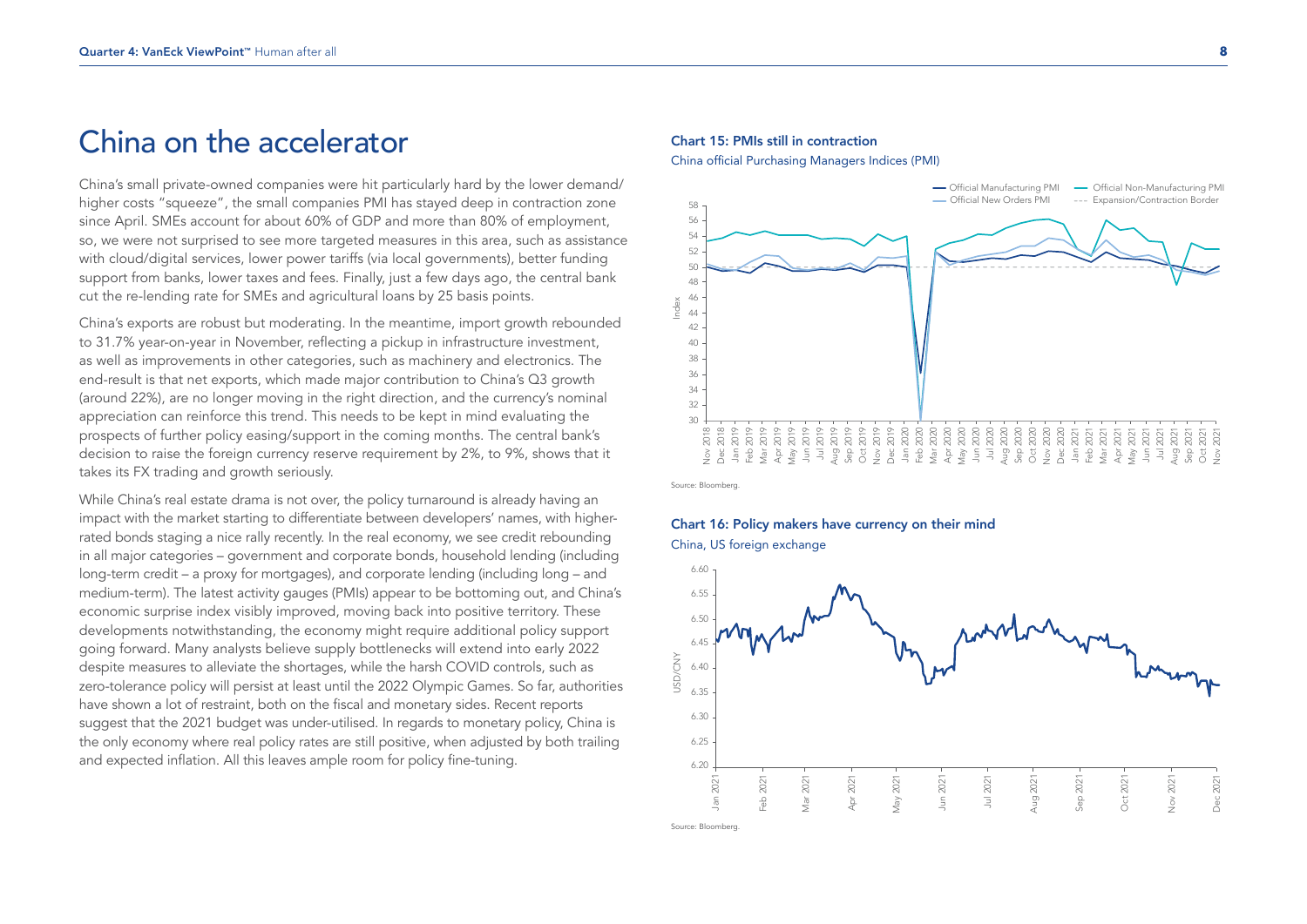### Rest of Asia – the tiger roars<br>Manufacturing purchasing managers' indices have picked up after the Manufacturing purchasing managers' index, seasonally adjusted

The recovery in Asia continues. In the last quarter, declining COVID-19 cases and positive vaccine progress have allowed many economies to re-open. As a result, forward-looking PMIs rebounded in October from a sluggish third quarter, which was held back by virus outbreaks and associated restrictions. Regional has trade also picked up, with Asia's merchandise exports continuing to strengthen, outpacing expansion in global trade.

These indicators look promising. According to ANZ research, a broader and less interrupted recovery in 2022 is anticipated. Looking forward, 2022 is the 'Year of the Tiger'—some Asian economies might begin to roar.

The economic outlook for Asia is bright. While Asia's 2022 GDP growth is forecast to grow at 4.8% compared with 7.2% this year<sup>1</sup>, this reduction reflects the slowdown in China as well as normalisation of growth in India. Excluding China and India, GDP growth is set to pick up to 4.3% in 2022 from 4.1% in 2021, with much of the impetus coming from the late recovery in ASEAN.

Other economies like Singapore, South Korea and Taiwan, which are already well into their economic recovery, are expected to have a slight moderation in growth rates. For South East Asian economies, much stronger recovery in 2022 is expected due to lower base effects as the economy normalises and activity returns back to normal levels.

Regional inflation remains manageable, which will allow monetary policy to stay supportive. The bias of most Asian central banks is still quite pro-growth, with most banks not rushing into tightening next year. On Asian currencies, these are expected to remain resilient in the face of US monetary policy tightening due to larger external buffers, in the form of continued strong trade surpluses and high FX reserves.

Some risks that would derail growth include rising inflation and new COVID-19 variants. Rising inflation could induce the US to tighten monetary policy earlier than expected and trigger financial volatility. The emergence of the highly mutated Omicron variant brings additional uncertainty, and is a sobering reminder that further outbreaks remain a possibility.

However, we are hopeful that governments are now much better placed in handling the virus. As we have witnessed in 2021, most governments have shifted their strategy from eradicating the pandemic to living with it. From pandemic to *hopefully* endemic, this is a critical turning point as it promises broader growth in 2022.

1. ANZ Research, Asia Economic Outlook Q1 2022.

|           | 2021           |      |      |                |      |      |                |      |      |                |      |
|-----------|----------------|------|------|----------------|------|------|----------------|------|------|----------------|------|
|           | Q <sub>1</sub> |      |      | O <sub>2</sub> |      |      | Q <sub>3</sub> |      |      | Q <sub>4</sub> |      |
| Economy   | Jan            | Feb  | Mar  | Apr            | May  | Jun  | Jul            | Aug  | Sep  | Oct            | Nov  |
| PRC       | 51.5           | 50.9 | 50.6 | 51.9           | 52.0 | 51.3 | 50.3           | 49.2 | 50.0 | 50.6           | 49.5 |
| India     | 57.7           | 57.5 | 55.4 | 55.5           | 50.8 | 48.1 | 55.3           | 52.3 | 53.7 | 55.9           | 57.6 |
| Indonesia | 52.2           | 50.9 | 53.2 | 54.6           | 55.3 | 53.5 | 40.1           | 43.7 | 52.2 | 57.2           | 53.9 |
| Malaysia* | 51.9           | 50.7 | 52.9 | 56.9           | 54.3 | 42.9 | 43.1           | 46.4 | 41.1 | 55.2           | 55.3 |

49.9

53.7

 $62.0$ 

47.8

53.1

50.8

53.9

57.6

49.5

44.1

50.4

53.0

59.7

48.7

45.1

 $46.4$ 

51.2

58.3

48.3

40.2

50.9

52.4

54.7

48.9

40.2

51.0

50.2

55.2

50.9

 $52.1$ 

51.7

50.9

54.9

50.6

52.2

### Chart 17: Purchasing manager indices have picked up after outbreak-induced declines in Q3

| Services purchasing managers' index, seasonally adjusted |  |  |  |
|----------------------------------------------------------|--|--|--|
|                                                          |  |  |  |

52.5

55.3

60.4

47.2

51.6

52.2

55.3

60.8

48.8

53.6

49.0

54.6

 $62.4$ 

50.7

54.7

52.5

53.2

 $60.2$ 

49.0

51.3

Philippines

Taipei, China

Thailand

Vietnam

Republic of Korea

| <b>PRC</b> |      | 52.0 51.5 |             |  | 54.3 54.3 55.1 50.3 54.9 46.7 53.4 53.8 52.1 |  |  |
|------------|------|-----------|-------------|--|----------------------------------------------|--|--|
| India      | 52.8 | 55.3      | $54.6$ 54.6 |  | 46.4 41.2 45.4 56.7 55.2 58.4 58.1           |  |  |

Source: Asian Development Bank, CEIC Data Company (accessed 8 December 2021). \*For Malaysia, the series is adjusted by adding 3 points, as historical experience suggests that an index value above 47 is consistent with expansion. Pink to red indicates contraction (<50), and white to green indicates expansion (>50).

#### Chart 18: Asia's exports have outpaced the global recovery in trade Real exports by volume



Source: Asian Development Bank, CPB World Trade Monitor (accessed 25 November 2021). Developing Asia excluding the PRC comprises Hong Kong, China; India; Indonesia; the Republic of Korea; Malaysia; Pakistan; the Philippines; Singapore; Taipei, China; Thailand; and Vietnam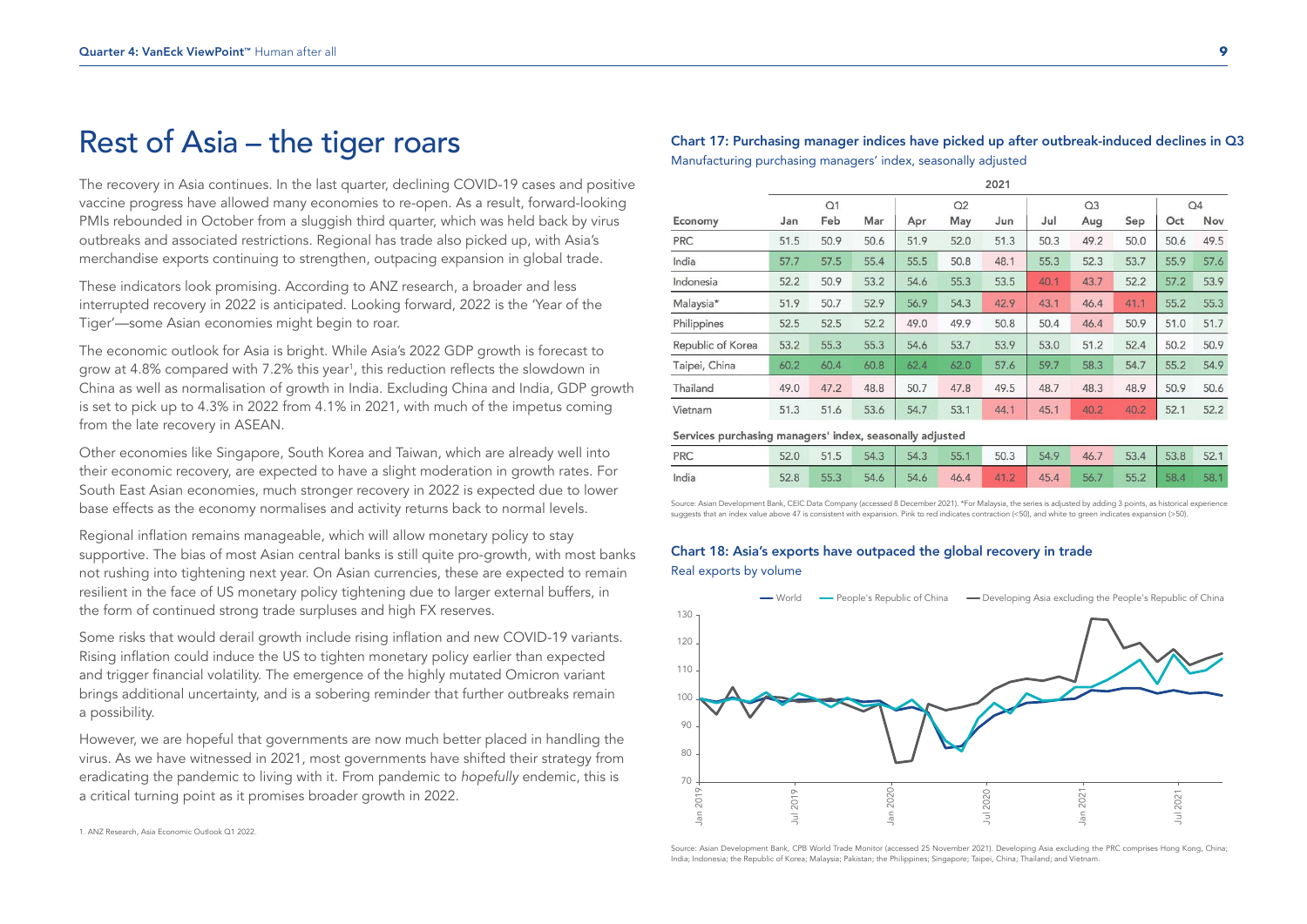### Not all bad news in EM bonds

Emerging markets (EM) local and hard-currency debt suffered in the fourth quarter. The causes, to us, were ongoing risks from the aforementioned Chinese property sector, initial fears over the Omicron variant and, later in the quarter, fears over inflation and a hawkish Fed.

The advent of the Omicron variant has pressured EM. EM growth suffered relative to developed market (DM) growth throughout the COVID crisis due to lower vaccination rates and because they are more resource-constrained than DM economies. Omicron brought fears of continued EM growth underperformance, particularly from countries in which lockdowns are a primary policy response such as Asia.

One big un-priced risks, in our view, is that of a more hawkish Fed and rising US interest rates. This does not bode well for EM local currency. During the fourth quarter, the US curve flattened, with two-year rates rising while the 10 year experienced minimal change. We think the risks are that the two-year continues to rise and that even the ten-year could see higher rates. Inflation, in our opinion, is becoming a political issue in the US. It is changing the discussion on fiscal policy making that more restrained while its impact on monetary policy is a more hawkish Fed. Moreover, hawkishness is also reflected in the US dollar, not just rates.

Although US rates it might be adverse for EM local-currency debt, it is not adverse for hard-currency debt compared to other debt asset classes. Chart 19 shows returns over the next year for the major debt categories, across a range of US interest rate outcomes – from 1% lower to 1% higher. What stands out is the EMBIG (Emerging Market Bond Index Global), where the upside downside looks the best among all the major debt categories. It also highlights that treasuries and investment grade bonds are risky. There are two EM local scenarios, because it is not just the math of duration, but an assumption on the currency impact too. Its upside/downside in both scenarios does not look compelling, whereas the upside/downside of US dollar-denominated bonds looks good.

Through all of this, EM policy and access to US dollars has been strong, as has been the case for over a decade now. EM hard-currency debt fundamentals look strong. This is one of the most important improving phenomena in EM – they run consistent current account surpluses under a range of economic conditions. Many have accumulated so many US dollar assets that they are net creditors in US dollars. This is important to note, as EM is not a monolith – there are plenty of things supportive of EM hard-currency debt even in an uncertain environment.



#### Chart 19: Rate changes are not a reason to avoid EM hard-currency debt

Duration impact: Returns on fixed income from one percent fall to one percent rise in yield curve

Source: Bloomberg. Indices used S&P US Treasury Bond Current 10-Year Index, FTSE US Broad Investment-Grade Bond Index; S&P US High Yield Corporate Bond Index, JPMorgan Emerging Market Bond Index Global Diversified (EMBIG), EM Hard Currency is J.P. Morgan EMBI Global Core Index, EM Local Currency is J.P. Morgan GBI – EM Global Core.

#### Chart 20 and 21: EM Has challenges, but ability to pay US dollar debt is not one of them

EM Current account balance, % of GDP EM – Net public creditor status, 2021

■ EM Current Account Balance, % GDP --- Pre-COVID average



Chart 20 & 21 source: Bloomberg.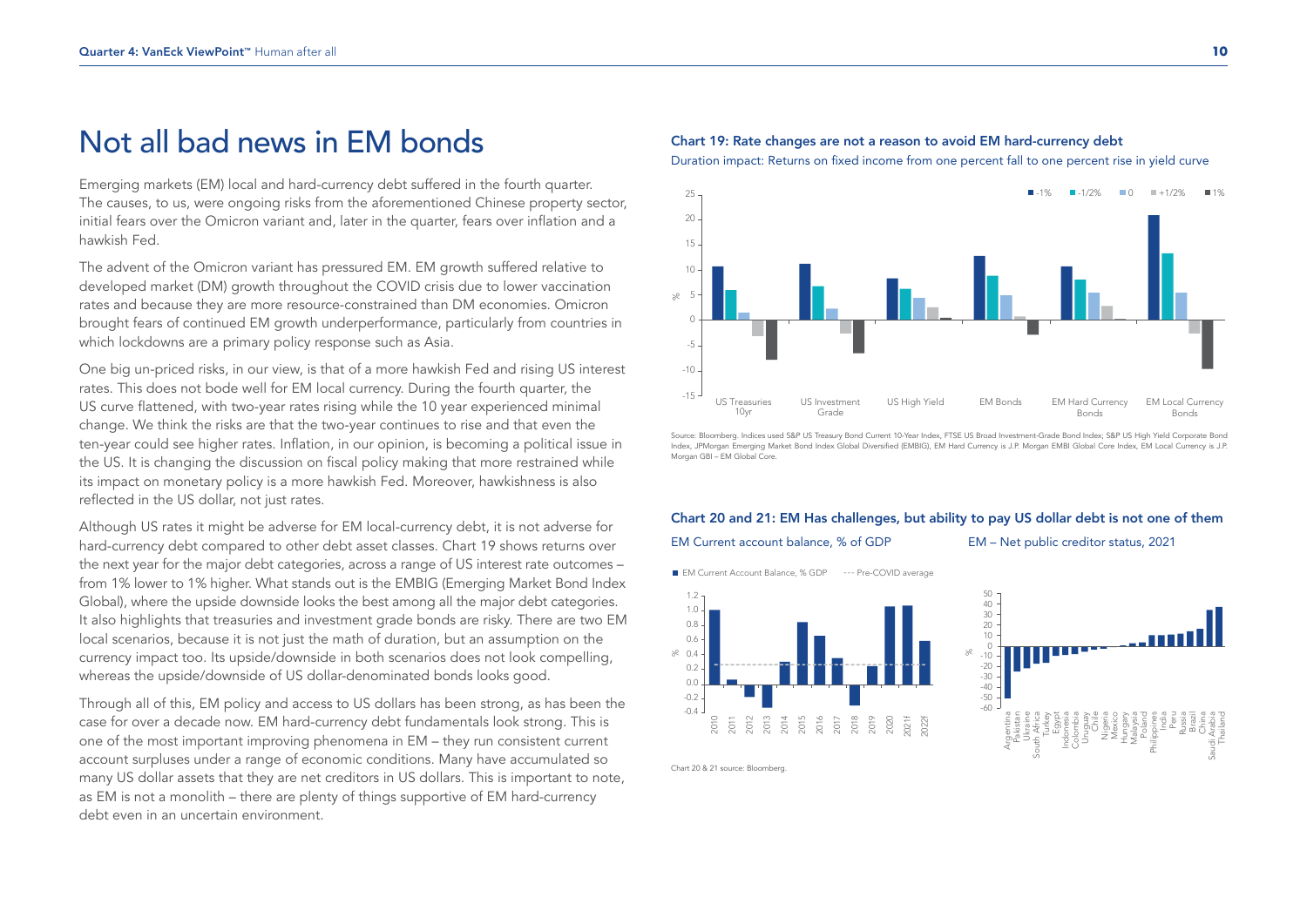### Gold: 2022 could be a miners story

Gold's consolidation around the US\$1,750-1,800 range is attracting improved physical demand this year from China and India, with net purchases from central banks now approaching pre-pandemic levels. As the price action demonstrated in November, gold should respond to increasing or persistent inflation. We believe the Fed's tools to fight inflation could become a substantial risk to the economy and to the stability of the financial system. In a worst-case scenario, exposure to gold should help weather the storm. In the best case, exposure to gold, especially through the gold mining equities, could prove beneficial.

Gold mining equities perform well in a rising gold price environment, because the cash flow generated by gold companies is highly leveraged to the gold price. For example, an estimated 10% or so increase in the gold price translates into about 30% more cash flow for gold producers, which is the reason why equities' price moves can be a multiple of the gold price moves in any given period. This works both ways, when gold is up or down. The gold price is the most important parameter to monitor when investing in gold equities.

Gold has averaged around US\$1,800 per ounce this year. At these gold prices, companies are generating a significant amount of free cash flow. This is because costs, the second most important variable to monitor when it comes to gold miners, are under control. Margins are very healthy and companies have excess cash to invest in their operations and give back to shareholders, even if the gold price stays right where it is today. This brings us to another valid point: Gold equities are attractive during periods of high and sustainable margins. The gold price and margins are historically high presently, yet stocks are trading at historically low valuations. Gold miners have been among the worst performers in equity markets in 2021.

In our view, to earn back their old multiples, gold miners need to demonstrate that they can sustain this level of profitability over the long-term by continuing to post good results and delivering consistent value creation. We believe that even in a scenario of sustained gold prices, miners' performance so far justifies a re-rating that brings valuations more in line with historical averages and reflects the significantly improved position of the gold mining sector. However, it may take the resumption of the gold bull market to achieve substantially higher valuation multiples for the gold mining equities.



Chart 22: Cost improvements are adding with higher margins for miners today Gold price and all in sustaining costs

#### Source: Scotiabank. Data as of October 2021. Note: All-In Sustaining Costs generally reflect the full cost of gold production from current operations and typically include adjusted operating costs, sustaining capital expenditures, corporate, general and administrative expenses, and exploration expenses. Past performance is not indicative of future results.

#### Chart 23: Miners look like value

#### Gold miners: lower debt and higher free cash flow



Source: VanEck, FactSet. Data as of September 2021. Past performance is not indicative of future results.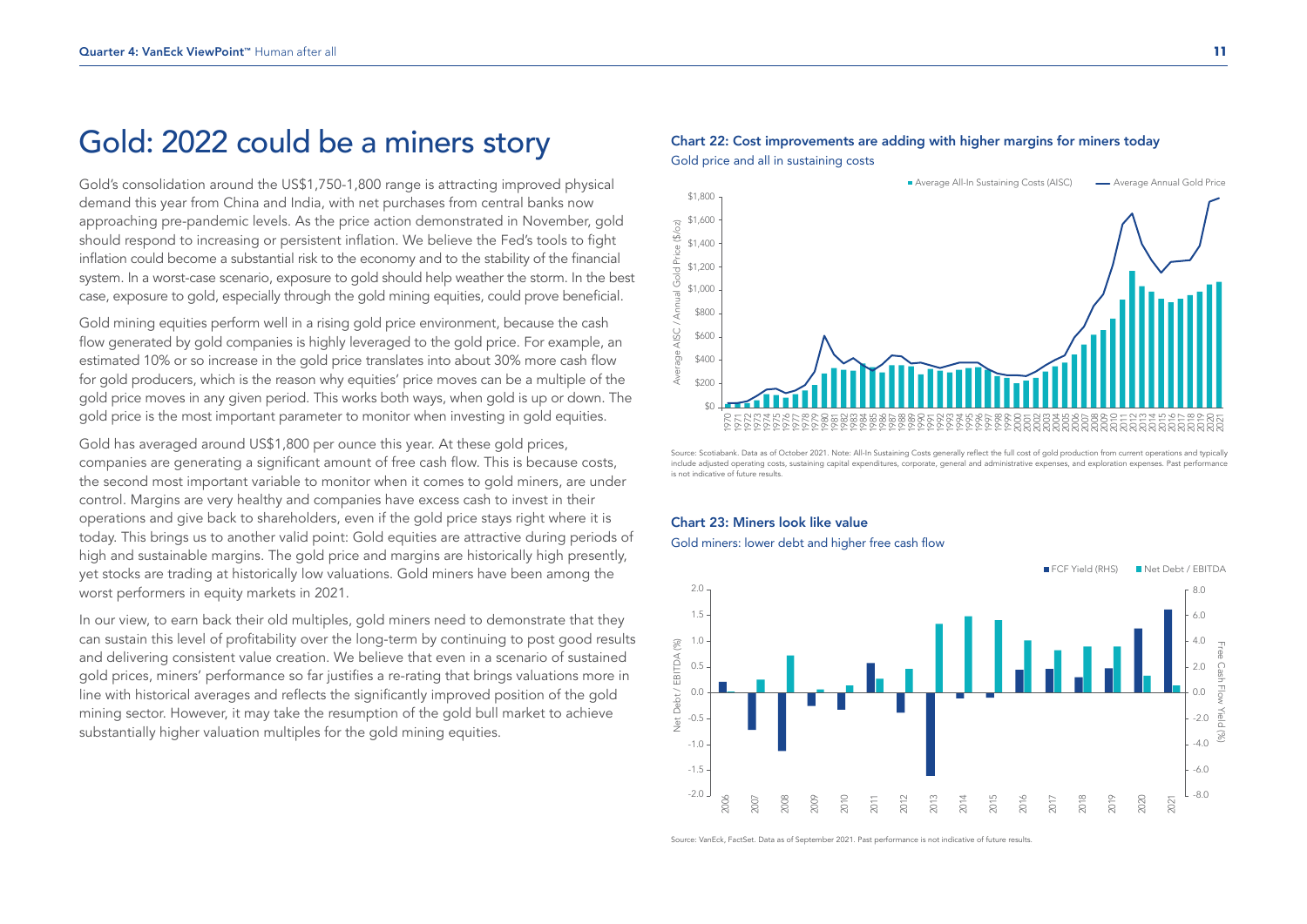### The usual RBA follies

Australia is not quite in the same position as the US. Before COVID hit, the US was already growing well and at, or close to, full employment.

Australia, on the other hand, was barely keeping out of recession, struggling along with sub-par growth and facing an under-employed labour market. In turn, the soft labour market was keeping consumption and overall economic growth anaemic. After a few stubborn years, the RBA buckled in 2019 and started cutting rates, well ahead of COVID. To be fair, the RBA got no help from the Government, on the fiscal or wages front.

Coming out of the COVID years, Australia remains well behind the US in the growth cycle. In an attempt to stop markets prematurely following the US, the RBA decided to get brawny on forward guidance.

As well as the, quantitative easing and liquidity measures, the RBA specifically targeted the 3 year bond at 0.1% and said they wouldn't be tightening policy until wages were rising consistent with the 2–3% inflation target. The RBA explicitly stated it did not expect to meet this condition before 2024.

It is easy to make policy commitments, harder to keep them. As buckets of fiscal largesse landed on the economy, accompanied by cheap credit availability and lots of it, the economy surged back. Unfortunately led by surging home prices.

Rising global inflation was added to the mix and markets got skittish. First the RBA's three year bond target was blown away, forcing it to retrospectively abandon its target. With credibility already crippled, the RBA is insisting its wages condition will be met before it moves policy – while progressively walking the likely date forward from 2024… to 2023… to poof! Disappeared! Any wonder markets are sceptical.

The market is following the data. It will be an interesting to see if the RBA can stay the course. On the one hand, real wages will remain weak; on the other, households are sitting on a pile of savings, courtesy of government transfers and the difficulty of spending during lockdown.

Our guess is that growth, employment and inflation will all surprise on the upside, assuming no vicious rogue COVID variants.

Re-opening borders will bring in workers, placating businesses howling about pay rises. Labour markets should tighten to meet the RBA's criterion next year. The relationship between wages and underemployment still fits well and will not need to move far to fit wages target.

All of which is just as well for the Australian dollar. A significant monetary policy divergence from the US at current relative yields could see it trashed. The fact that it is hanging in suggests markets, sensibly, do not take the RBA's 2024-ish forecasts seriously.

#### Chart 24: RBA Has Burnt its Credibility

Australian overnight indexed swap curve



#### Chart 25: Even labour market agrees Wage and labour underemployment



Source: ABS.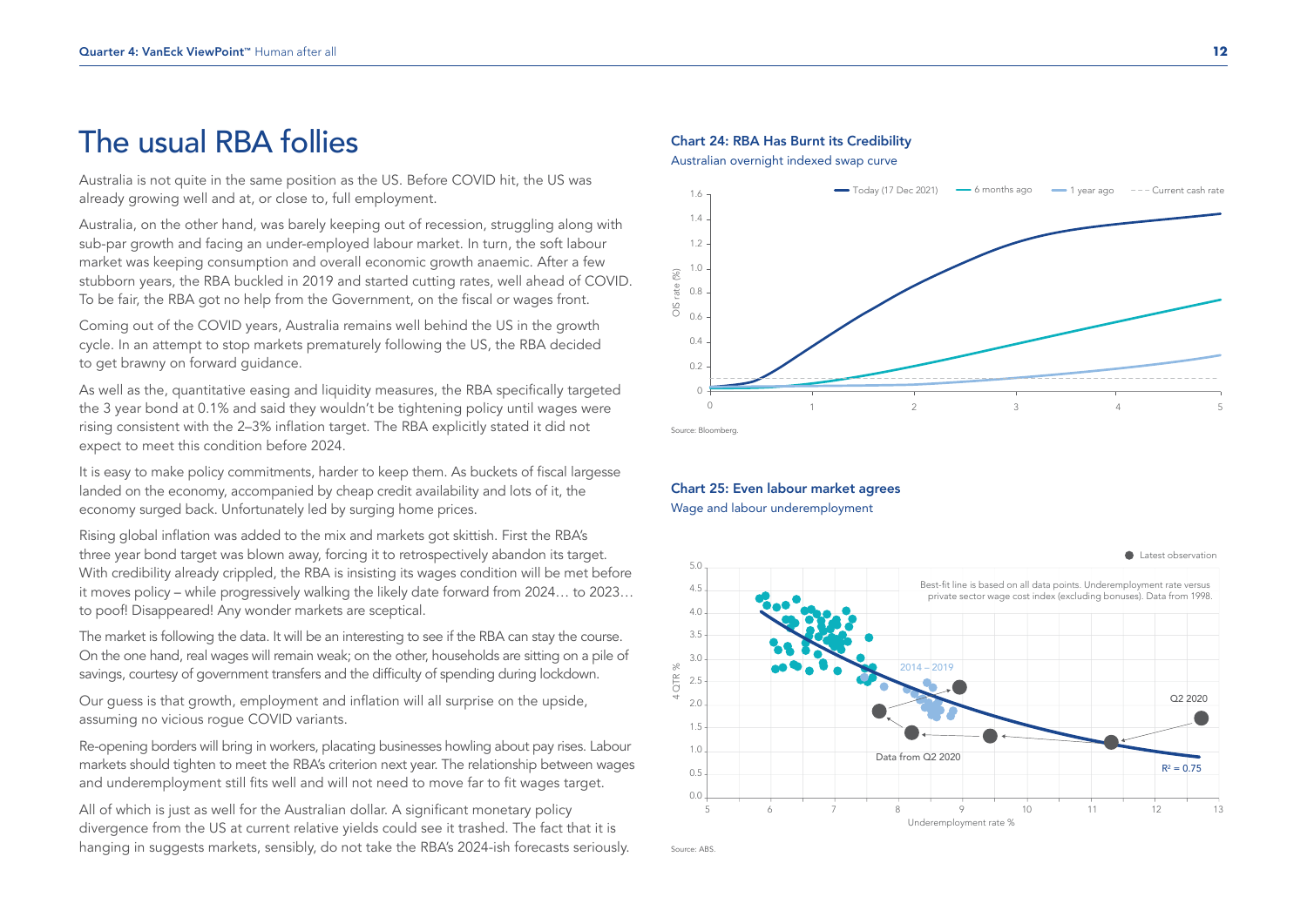| VanEck's range of      | <b>Name</b>                                                        | ASX code    | Index                                                                                                                                                    | Management fees (% p.a.)* |  |  |  |  |
|------------------------|--------------------------------------------------------------------|-------------|----------------------------------------------------------------------------------------------------------------------------------------------------------|---------------------------|--|--|--|--|
| <b>Exchange Traded</b> | <b>Australian Broad Based</b>                                      |             |                                                                                                                                                          |                           |  |  |  |  |
| <b>Funds on ASX</b>    | Australian Equal Weight ETF                                        | <b>MVW</b>  | MVIS™ Australia Equal Weight Index                                                                                                                       | 0.35%                     |  |  |  |  |
|                        | <b>Australian Sector</b>                                           |             |                                                                                                                                                          |                           |  |  |  |  |
|                        | Australian Banks ETF                                               | <b>MVB</b>  | MVIS™ Australia Banks Index                                                                                                                              | 0.28%                     |  |  |  |  |
|                        | Australian Property ETF                                            | <b>MVA</b>  | MVIS™ Australia A-REITs Index                                                                                                                            | 0.35%                     |  |  |  |  |
|                        | Australian Resources ETF                                           | <b>MVR</b>  | MVIS™ Australia Resources Index                                                                                                                          | 0.35%                     |  |  |  |  |
|                        | <b>Australian Small and Mid Companies</b>                          |             |                                                                                                                                                          |                           |  |  |  |  |
|                        | Small Companies Masters ETF                                        | <b>MVS</b>  | MVIS Small-Cap Dividend Payers Index                                                                                                                     | 0.49%                     |  |  |  |  |
|                        | S&P/ASX MidCap ETF                                                 | <b>MVE</b>  | S&P/ASX MidCap 50 Index                                                                                                                                  | 0.45%                     |  |  |  |  |
|                        | <b>Australian Equity Income</b>                                    |             |                                                                                                                                                          |                           |  |  |  |  |
|                        | Morningstar Australian Moat Income ETF                             | <b>DVDY</b> | Morningstar® Australia Dividend Yield Focus Index <sup>™</sup>                                                                                           | 0.35%                     |  |  |  |  |
|                        | <b>Sustainable Investing</b>                                       |             |                                                                                                                                                          |                           |  |  |  |  |
|                        | MSCI International Sustainable Equity ETF                          | <b>ESGI</b> | MSCI World ex Australia ex Fossil Fuel Select SRI and Low Carbon Capped Index                                                                            | 0.55%                     |  |  |  |  |
|                        | MSCI Australian Sustainable Equity ETF                             | <b>GRNV</b> | MSCI Australia IMI Select SRI Screened Index                                                                                                             | 0.35%                     |  |  |  |  |
|                        | International                                                      |             |                                                                                                                                                          |                           |  |  |  |  |
|                        | FTSE China A50 ETF                                                 | <b>CETF</b> | FTSE China A50 Index                                                                                                                                     | 0.60%                     |  |  |  |  |
|                        | China New Economy ETF                                              | <b>CNEW</b> | MarketGrader China New Economy Index                                                                                                                     | 0.95%                     |  |  |  |  |
|                        | MSCI Multifactor Emerging Markets Equity ETF                       | <b>EMKT</b> | MSCI Emerging Markets Diversified Multiple-Factor Index (AUD)                                                                                            | 0.69%                     |  |  |  |  |
|                        | Morningstar Wide Moat ETF                                          | <b>MOAT</b> | Morningstar® Wide Moat Focus Index <sup>™</sup>                                                                                                          | 0.49%                     |  |  |  |  |
|                        | Morningstar International Wide Moat ETF                            | <b>GOAT</b> | Morningstar® Developed Markets ex Australia Wide Moat Focus Index <sup>™</sup>                                                                           | 0.55%                     |  |  |  |  |
|                        | MSCI International Quality ETF                                     | <b>QUAL</b> | MSCI World ex Australia Quality Index                                                                                                                    | 0.40%                     |  |  |  |  |
|                        | MSCI International Quality (Hedged) ETF                            | <b>QHAL</b> | MSCI World ex Australia Quality 100% Hedged to AUD Index                                                                                                 | 0.43%                     |  |  |  |  |
|                        | MSCI International Value ETF                                       | <b>VLUE</b> | MSCI World ex Australia Enhanced Value Top 250 Select Index                                                                                              | 0.40%                     |  |  |  |  |
|                        | MSCI International Small Companies Quality ETF                     | <b>QSML</b> | MSCI World ex Australia Small Cap Quality 150 Index                                                                                                      | 0.59%                     |  |  |  |  |
|                        | <b>Global Sector</b>                                               |             |                                                                                                                                                          |                           |  |  |  |  |
|                        | FTSE Global Infrastructure (Hedged) ETF                            | <b>IFRA</b> | FTSE Developed Core Infrastructure 50/50 Hedged into AUD Index                                                                                           | 0.52%                     |  |  |  |  |
|                        | FTSE International Property (Hedged) ETF                           | <b>REIT</b> | FTSE EPRA Nareit Developed ex Australia Rental Index AUD Hedged                                                                                          | 0.43%                     |  |  |  |  |
|                        | Gold Miners ETF                                                    | <b>GDX</b>  | NYSE Arca® Gold Miners Index <sup>™</sup>                                                                                                                | 0.53%                     |  |  |  |  |
|                        | Global Healthcare Leaders ETF                                      | <b>HLTH</b> | MarketGrader Developed Markets (ex-Australia) Health Care AUD Index                                                                                      | 0.45%                     |  |  |  |  |
|                        | <b>Australian Fixed Income</b>                                     |             |                                                                                                                                                          |                           |  |  |  |  |
|                        | Australian Corporate Bond Plus ETF                                 | <b>PLUS</b> | iBoxx AUD Corporates Yield Plus Mid Price Index                                                                                                          | 0.32%                     |  |  |  |  |
|                        | Australian Floating Rate ETF                                       | <b>FLOT</b> | Bloomberg AusBond Credit FRN 0+Yr Index                                                                                                                  | 0.22%                     |  |  |  |  |
|                        | <b>Thematic</b>                                                    |             |                                                                                                                                                          |                           |  |  |  |  |
|                        | Video Gaming and Esports ETF                                       | <b>ESPO</b> | MVIS™ Global Video Gaming and eSports Index (AUD)                                                                                                        | 0.55%                     |  |  |  |  |
|                        | Global Clean Energy ETF                                            | <b>CLNE</b> | S&P Global Clean Energy Select Index                                                                                                                     | 0.65%                     |  |  |  |  |
|                        | <b>Global Income</b>                                               |             | Performance Benchmark                                                                                                                                    |                           |  |  |  |  |
|                        | VanEck Emerging Income Opportunities Active ETF (Managed Fund)     | <b>EBND</b> | 50% J.P. Morgan Emerging Market Bond Index Global Diversified Hedged AUD and<br>50% J.P. Morgan Government Bond-Emerging Market Index Global Diversified | 0.95%                     |  |  |  |  |
|                        | <b>Capital Securities</b>                                          |             | Index/Benchmark                                                                                                                                          |                           |  |  |  |  |
|                        | VanEck Bentham Global Capital Securities Active ETF (Managed Fund) | <b>GCAP</b> | RBA Cash Rate + 3% per annum                                                                                                                             | 0.59%                     |  |  |  |  |
|                        | Australian Subordinated Debt ETF                                   | <b>SUBD</b> | iBoxx AUD Investment Grade Subordinated Debt Mid Price Index                                                                                             | 0.29%                     |  |  |  |  |
|                        | <b>Alternatives</b>                                                |             |                                                                                                                                                          |                           |  |  |  |  |
|                        | Global Listed Private Equity ETF                                   | <b>GPEQ</b> | LPX50 Index                                                                                                                                              | 0.65%                     |  |  |  |  |
|                        |                                                                    |             |                                                                                                                                                          |                           |  |  |  |  |